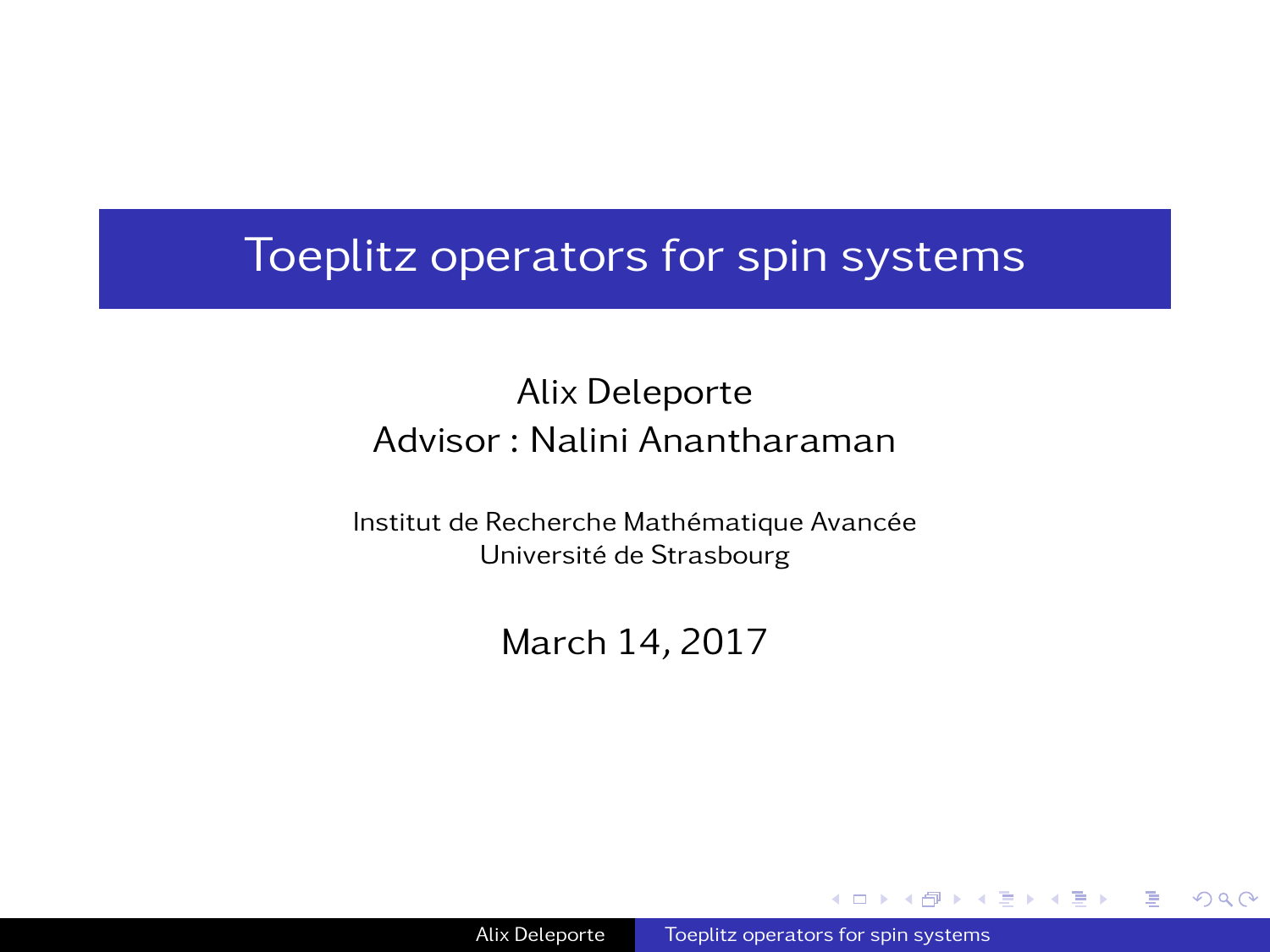# Introduction

- **Low-energy states of pseudodifferential operators**  $a(x, \hbar D)$  concentrate microlocally near the minimal set of the symbol a.
- Subprincipal effects make the situation more precise (Helffer-Sjöstrand): quantum selection.



Figure: Under this potential, the first eigenvalue will only concentrate on the left part.

つくへ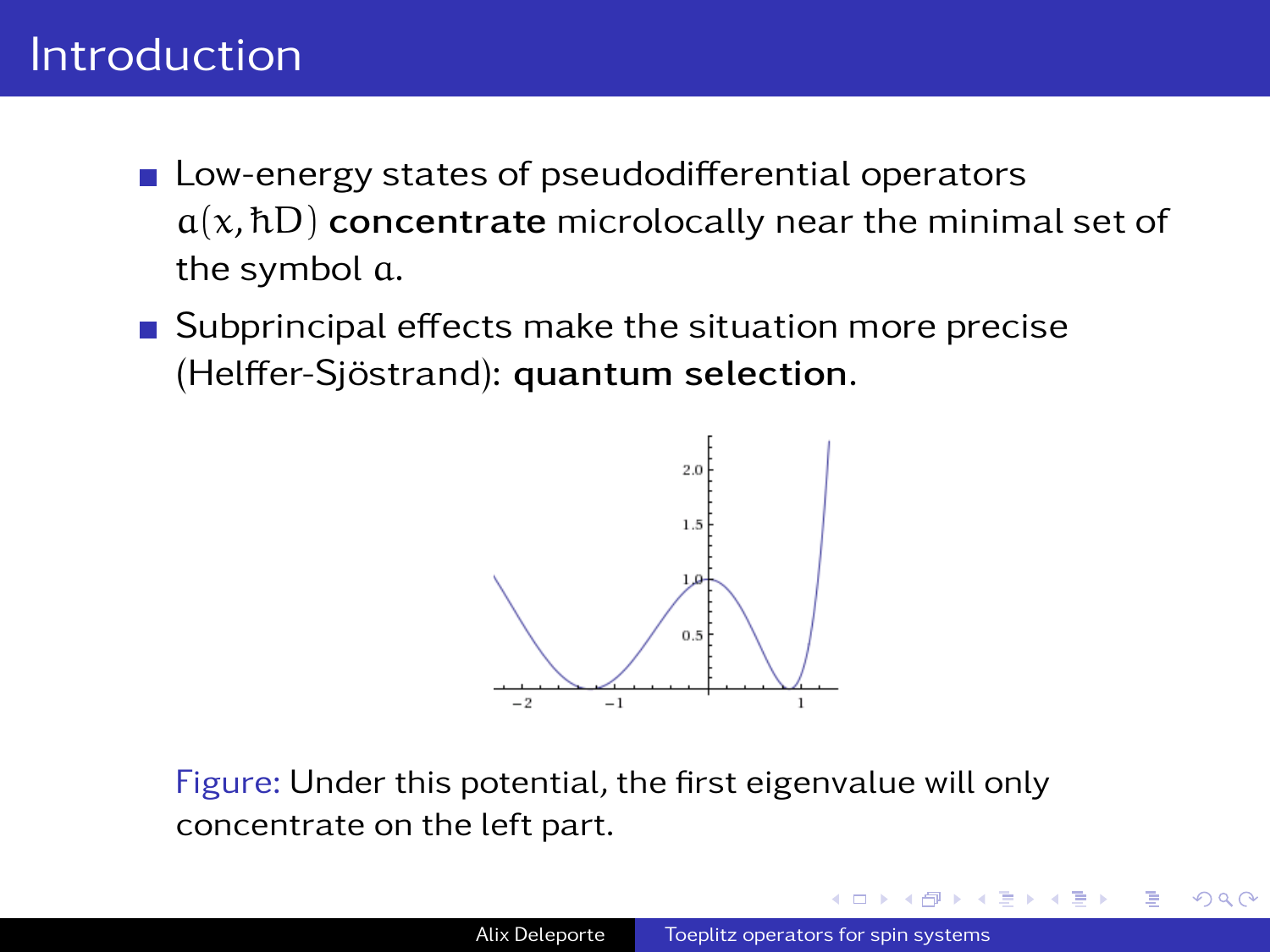- $\blacksquare$  In Toeplitz quantization, the phase space is not a cotangent space T <sup>∗</sup>X but a compact Kähler manifold M.
- If L is a convenient complex line bundle over  $M$ , let  $\boldsymbol{\mathsf{H}}_\textsf{N}=\boldsymbol{\mathsf{H}}(M,\boldsymbol{\mathsf{L}}^{\otimes \textsf{N}})$  be the space of holomorphic sections of the tensor product  $\mathsf{L}^{\otimes \mathsf{N}}.$
- It is a finite-dimensional subspace of  $\mathsf{L}^2(\mathsf{M}, \mathsf{L}^{\otimes \mathsf{N}})$ , with an orthogonal projector  $S_N$ , the Szegő projector.
- $\blacksquare$  The Toeplitz quantization of a symbol h is then the operator

$$
T_N(h) : H_N \rightarrow H_N
$$
  
u  $\rightarrow S_N(hu)$ .

 $209$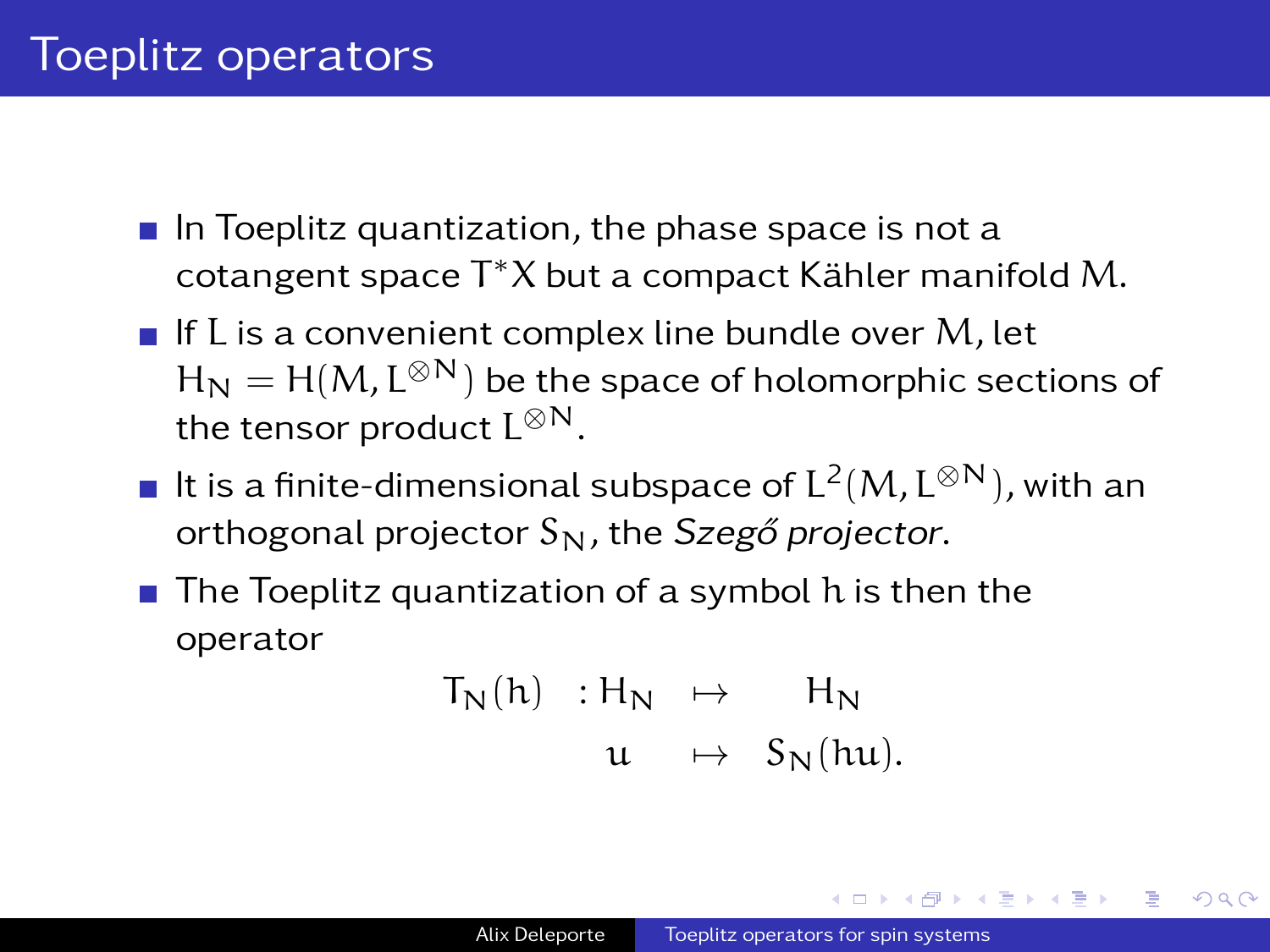- An important example is  $\mathsf{M}=\mathbb{CP}^1=\mathbb{S}^2$ , in this case  $H_N \simeq \mathbb{C}_N[X].$
- The quantization of the three coordinate functions  $x, y, z$ are the spin operators  $S_x$ ,  $S_y$ ,  $S_z$  with spin N/2.
- Spin systems: given a graph  $(E, V)$ , on a tensor product  $\mathsf{H}_{\mathsf{N}}^{\otimes|\mathsf{E}|}$ , consider operators of the form

$$
\sum_{(i,j)\in V}S^i_xS^j_x+S^i_yS^j_y+S^i_zS^j_z.
$$

 $\blacksquare$  Toeplitz operators help to analyse the behaviour of such systems as the spin becomes large.

同 ▶ ( ヨ ▶ ( ヨ ▶ )

 $209$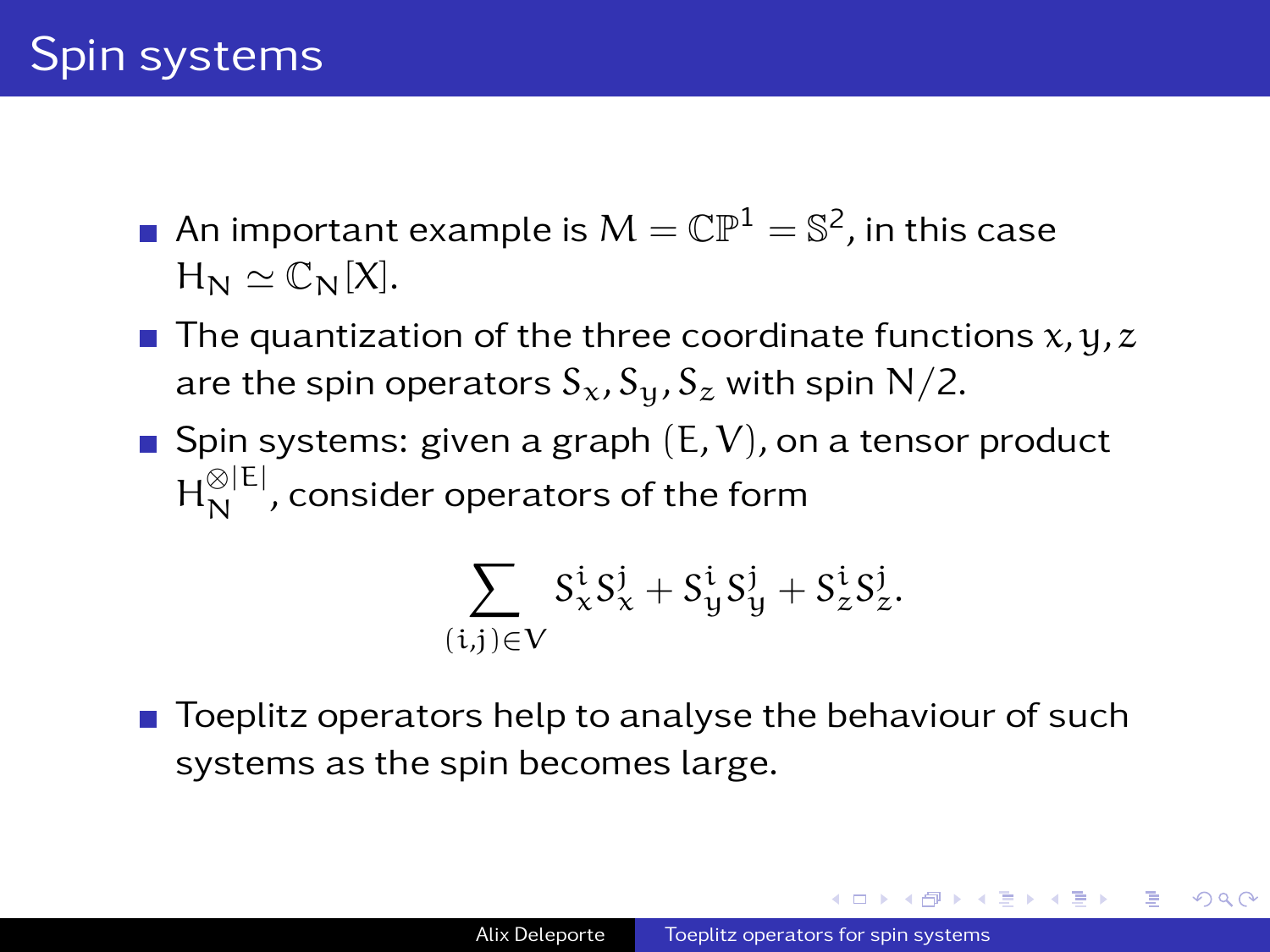The Szegő kernel  $S_N$  can be seen as the N-th Fourier mode of a Fourier Integral Operator on a circle bundle over M (Boutet-Sjöstrand).

### Theorem (Zelditch 00, Charles 03, Ma-Marinescu 06)

The Szegő kernel decreases exponentially fast far from the diagonal. Near the diagonal, in a convenient chart, one has an asymptotical expansion

$$
S_N(\rho(z,w)) \simeq \frac{\pi^n}{N^n} e^{-N\frac{|z-w|^2}{2} + iN\operatorname{Im}(z\cdot\overline{w})} \Bigg(1 + \sum_{j=1}^{+\infty} N^{-j/2} b_j(z,w)\Bigg).
$$

つくへ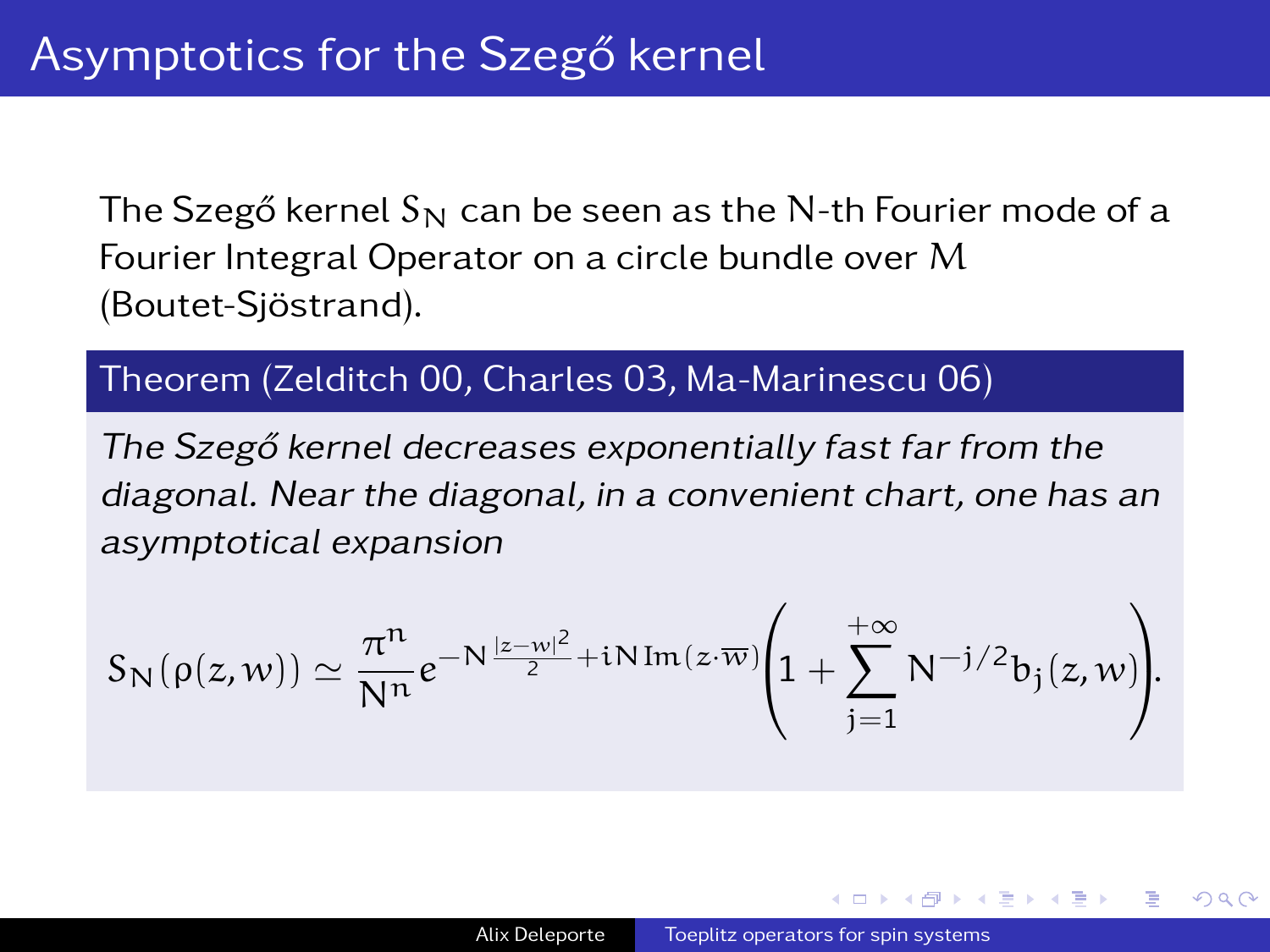The subprincipal criterion for localization is given in terms of the hessian quadratic form q of h at the minimal points, in terms of a real-valued function  $q \mapsto \mu(q)$ .

#### Theorem (In publication)

minimal set of a symbol  $=$  non-degenerate critical points  $(wells) \Rightarrow$  first eigenvector of the Toeplitz operator localizes only where  $\mu$  is minimal.

#### Theorem (In preparation)

minimal set of a symbol  $=$  union of submanifolds with nondegenerate crossings (miniwells)  $\Rightarrow$  first eigenvector of the Toeplitz operator localizes only where  $\mu$  is minimal.

医间面的间面

つくへ